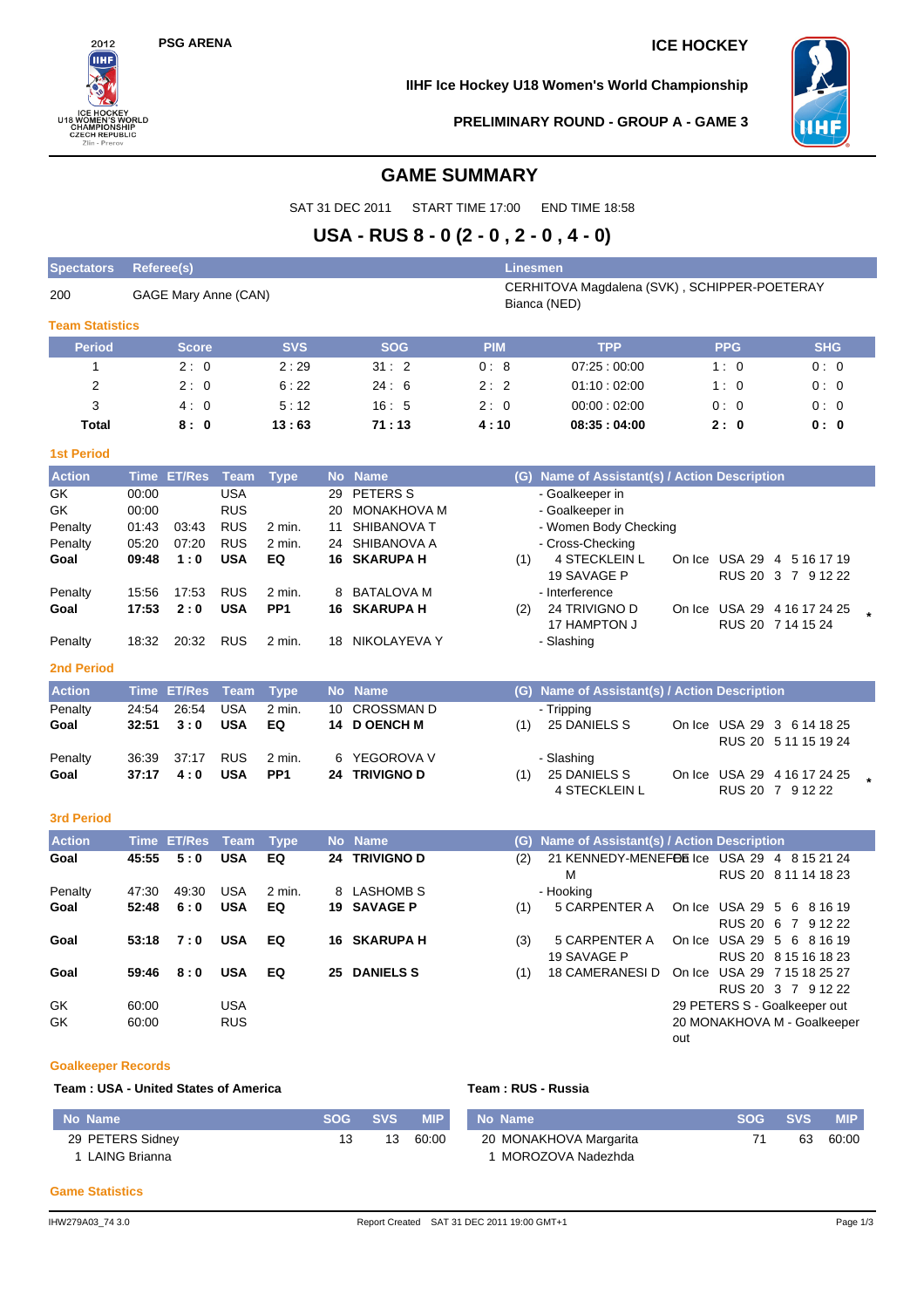# **PSG ARENA ICE HOCKEY**



**Team : USA (white)**

## **IIHF Ice Hockey U18 Women's World Championship**



#### **PRELIMINARY ROUND - GROUP A - GAME 3**

| <u> Thomas a chuid ann an t-Iomraidh ann an t-Iomraidh ann an t-Iomraidh ann an t-Iomraidh ann an t-Iomraidh ann an t-Iomraidh ann an t-Iomraidh ann an t-Iomraidh ann an t-Iomraidh ann an t-Iomraidh ann an t-Iomraidh ann an </u> |                                 |                |                |          |            |                |                |          |        |                |                |                |                         |       |
|--------------------------------------------------------------------------------------------------------------------------------------------------------------------------------------------------------------------------------------|---------------------------------|----------------|----------------|----------|------------|----------------|----------------|----------|--------|----------------|----------------|----------------|-------------------------|-------|
|                                                                                                                                                                                                                                      | Head Coach: LINSTAD Heather     |                |                |          |            |                |                |          |        |                | Shots on Goal  |                |                         |       |
| <b>No Pos</b>                                                                                                                                                                                                                        | <b>Name</b>                     | G              | А              | P        | <b>PIM</b> | FO+            | FO-            | $FO+/-$  | FO%    |                | $\overline{2}$ | 3              | <b>OT</b><br><b>TS</b>  | $+/-$ |
| 4 D                                                                                                                                                                                                                                  | <b>STECKLEIN Lee</b>            | 0              | 2              | 2        | 0          | 0              | 0              | 0        | 0.00   | 1              | 0              | 0              | 1                       | $+2$  |
| F<br>5                                                                                                                                                                                                                               | CARPENTER Alex +C               | 0              | 2              | 2        | 0          | 20             | $\overline{2}$ | 18       | 90.91  | 4              |                |                | 6                       | $+3$  |
| 16 F                                                                                                                                                                                                                                 | SKARUPA Haley (BP)              | 3              | $\Omega$       | 3        | 0          | 0              | $\Omega$       | 0        | 0.00   | 3              | 4              | $\overline{2}$ | 9                       | $+3$  |
| D<br>17                                                                                                                                                                                                                              | <b>HAMPTON Jordan</b>           | 0              |                | 1        | $\Omega$   | $\mathbf 0$    | $\Omega$       | $\Omega$ | 0.00   | 1              | $\mathbf 0$    | $\Omega$       | 1                       | $+1$  |
| 19 F                                                                                                                                                                                                                                 | SAVAGE Paige                    | 1              | $\overline{2}$ | 3        | $\Omega$   | $\mathbf 0$    | $\Omega$       | $\Omega$ | 0.00   | 1              | 3              | $\overline{2}$ | 6                       | $+3$  |
| 3 D                                                                                                                                                                                                                                  | <b>RACHLIN Natasha</b>          | 0              | 0              | 0        | 0          | 0              | 0              | 0        | 0.00   | 0              | 0              | 0              | 0                       | $+1$  |
| 6<br>D                                                                                                                                                                                                                               | <b>BURKE Courtney</b>           | 0              | 0              | $\Omega$ | 0          | 0              | $\Omega$       | $\Omega$ | 0.00   | 1              | 0              | 0              | 1                       | $+3$  |
| $\mathsf{F}$<br>15                                                                                                                                                                                                                   | <b>PANKOWSKI Anne</b>           | 0              | 0              | $\Omega$ | 0          | 0              | 0              | 0        | 0.00   | 5              | 3              | 4              | 12                      | $+2$  |
| 21 F                                                                                                                                                                                                                                 | <b>KENNEDY-MENEFEE Maryanne</b> | 0              |                |          | $\Omega$   | $\mathbf 0$    | $\Omega$       | $\Omega$ | 0.00   | 3              |                | $\Omega$       | 4                       | $+1$  |
| 24 F                                                                                                                                                                                                                                 | <b>TRIVIGNO Dana</b>            | $\overline{2}$ |                | 3        | $\Omega$   | 15             | 4              | 11       | 78.95  | $\mathbf 0$    | $\overline{2}$ | $\overline{2}$ | 4                       | $+1$  |
| 8 D                                                                                                                                                                                                                                  | <b>LASHOMB Samantha</b>         | 0              | 0              | 0        | 2          | 0              | 0              | 0        | 0.00   | 2              |                | 0              | 3                       | $+3$  |
| 14 F                                                                                                                                                                                                                                 | D OENCH Miye                    | 1              | 0              | 1        | $\Omega$   | $\mathbf 0$    | 0              | 0        | 0.00   | 0              |                | $\Omega$       | 1                       | $+1$  |
| $\mathsf{F}$<br>18                                                                                                                                                                                                                   | <b>CAMERANESI Dani</b>          | 0              |                |          | 0          | $\overline{7}$ | 4              | 3        | 63.64  | 1              |                | 0              | $\overline{2}$          | $+2$  |
| $\mathsf{F}$<br>25                                                                                                                                                                                                                   | DANIELS Sydney                  |                | 2              | 3        | 0          | 1              | 0              | 1        | 100.00 | 2              | 0              |                | 3                       | $+2$  |
| 27 D                                                                                                                                                                                                                                 | <b>JOHNSON Kaliya</b>           | 0              | 0              | 0        | 0          | 0              | $\Omega$       | $\Omega$ | 0.00   | 2              |                | 0              | 3                       | $+1$  |
| 7<br>D                                                                                                                                                                                                                               | <b>MASTEL Briana</b>            | 0              | 0              | 0        | 0          | 0              | 0              | 0        | 0.00   | 1              | 0              | 0              | 1                       | $+1$  |
| 10 F                                                                                                                                                                                                                                 | <b>CROSSMAN Demi</b>            | 0              | $\Omega$       | 0        | 2          | 0              | 1              | $-1$     | 0.00   | $\overline{2}$ | 3              |                | 6                       | 0     |
| 12 F                                                                                                                                                                                                                                 | <b>SCHIPPER Kate</b>            | 0              | $\Omega$       | 0        | $\Omega$   | $\overline{2}$ | 0              | 2        | 100.00 | 1              | $\overline{2}$ | 3              | 6                       | 0     |
| 23 F                                                                                                                                                                                                                                 | <b>ILLIKAINEN Molly</b>         | 0              | $\Omega$       | $\Omega$ | $\Omega$   | $\overline{7}$ | 1              | 6        | 87.50  |                |                | $\Omega$       | $\overline{\mathbf{c}}$ | 0     |
| 1 GK                                                                                                                                                                                                                                 | <b>LAING Brianna</b>            | 0              | 0              | 0        | $\Omega$   |                |                |          |        | $\Omega$       | 0              | 0              | 0                       |       |
| GK<br>29                                                                                                                                                                                                                             | <b>PETERS Sidney</b>            | 0              | 0              | 0        | 0          |                |                |          |        | 0              | 0              | 0              | 0                       |       |
| Total                                                                                                                                                                                                                                |                                 | 8              | 12             | 20       | 4          | 52             | 12             | 40       | 81.25  | 31             | 24             | 16             | 71                      |       |

### **Team : RUS (red)**

|                      | Head Coach: ULYANKIN Alexander |          |          |          |                |             |          |          |       |              |                | Shots on Goal |                        |             |
|----------------------|--------------------------------|----------|----------|----------|----------------|-------------|----------|----------|-------|--------------|----------------|---------------|------------------------|-------------|
| <b>No Pos</b>        | <b>Name</b>                    | G        | А        | P        | <b>PIM</b>     | FO+         | FO-      | $FO+/-$  | FO%   |              | $\overline{2}$ | 3             | <b>OT</b><br><b>TS</b> | $+/-$       |
| 6 D                  | YEGOROVA Viktoriya             | 0        | $\Omega$ | 0        | 2              | 0           | $\Omega$ | 0        | 0.00  | 0            | 1              | 0             | 1                      | $-1$        |
| 7 F                  | DYUPINA Yevgenia               | 0        | $\Omega$ | 0        | 0              | $\Omega$    | $\Omega$ | $\Omega$ | 0.00  | 0            | $\Omega$       | 0             | $\Omega$               | $-3$        |
| F<br>9               | <b>DERGACHEVA Yelena</b>       | 0        | 0        | 0        | 0              | 6           | 20       | $-14$    | 23.08 | 1            | 0              |               | $\overline{2}$         | $-3$        |
| 12 F                 | BELYAKOVA Lyudmila             | 0        | $\Omega$ | 0        | 0              |             |          | $\Omega$ | 50.00 | 0            | $\overline{2}$ | $\Omega$      | $\overline{2}$         | $-3$        |
| 22 D                 | GONCHARENKO Angelina +A        | 0        | $\Omega$ | $\Omega$ | $\Omega$       | $\Omega$    | $\Omega$ | $\Omega$ | 0.00  | 0            | 0              | $\Omega$      | $\Omega$               | $-3$        |
| 5 D                  | BUKSHEVANNAYA Maria +A         | 0        | 0        | 0        | 0              | 0           | $\Omega$ | 0        | 0.00  | 0            | 0              | 0             | 0                      | -1          |
| F<br>11              | SHIBANOVA Tatyana              | 0        | 0        | 0        | 2              | 0           | 0        | 0        | 0.00  | 0            | 0              | 0             | 0                      | $-2$        |
| F<br>14              | AKMANAYEVA Tatyana             | 0        | $\Omega$ | 0        | $\Omega$       | 3           | 13       | $-10$    | 18.75 | 0            | $\Omega$       |               |                        | $-1$        |
| 15<br>F              | <b>BAIBAKOVA Xenia</b>         | 0        | $\Omega$ | $\Omega$ | $\mathbf 0$    | 1           | 12       | $-11$    | 7.69  | $\mathbf{1}$ | $\mathbf 0$    | $\Omega$      |                        | $-2$        |
| 24 D                 | SHIBANOVA Anna                 | 0        | $\Omega$ | 0        | $\overline{2}$ | $\mathbf 0$ | $\Omega$ | $\Omega$ | 0.00  | 0            | 0              | $\Omega$      | $\Omega$               | $-1$        |
| 3<br>D               | <b>TIMOFEYEVA Kristina</b>     | 0        | 0        | 0        | 0              | 0           | 0        | 0        | 0.00  | 0            | 0              | 0             | 0                      | $-2$        |
| F<br>10 <sup>1</sup> | <b>BULATOVA Diana</b>          | 0        | 0        | $\Omega$ | 0              |             | 6        | $-5$     | 14.29 | 0            | $\mathbf 0$    | 0             | 0                      | $\mathbf 0$ |
| F<br>16              | <b>ISANBAYEVA Renata</b>       | 0        | $\Omega$ | 0        | 0              | 0           | $\Omega$ | $\Omega$ | 0.00  | 0            |                |               | 2                      | $-1$        |
| D<br>18              | NIKOLAYEVA Yekaterina          | 0        | $\Omega$ | 0        | 2              | 0           | $\Omega$ | $\Omega$ | 0.00  | 0            | 0              | 0             | 0                      | $-2$        |
| F<br>23              | PAVLOVA Valeria +C             | 0        | $\Omega$ | $\Omega$ | $\Omega$       | $\Omega$    | $\Omega$ | $\Omega$ | 0.00  | 0            | 2              |               | 3                      | $-2$        |
| D<br>8               | <b>BATALOVA Maria</b>          | 0        | 0        | 0        | 2              | 0           | 0        | 0        | 0.00  | 0            | 0              | 0             | 0                      | $-2$        |
| F<br>13              | <b>KITAYEVA Tatiana</b>        | $\Omega$ | $\Omega$ | $\Omega$ | $\Omega$       | 0           | $\Omega$ | $\Omega$ | 0.00  | 0            | 0              | $\Omega$      | $\Omega$               | $\mathbf 0$ |
| F<br>19              | SHEPELINSKAYA Maria            | 0        | $\Omega$ | 0        | 0              | 0           | 0        | 0        | 0.00  | 0            | 0              |               |                        | $-1$        |
| F<br>21              | ZAKHAROVA Yekaterina           | 0        | $\Omega$ | 0        | 0              | $\Omega$    | $\Omega$ | $\Omega$ | 0.00  | 0            | 0              | 0             | 0                      | $\mathbf 0$ |
| GK<br>1.             | MOROZOVA Nadezhda              | 0        | $\Omega$ | $\Omega$ | $\Omega$       |             |          |          |       | 0            | $\Omega$       | 0             | $\Omega$               |             |
| 20 GK                | MONAKHOVA Margarita (BP)       | 0        | 0        | 0        | 0              |             |          |          |       | 0            | 0              | 0             | $\Omega$               |             |
| <b>Total</b>         |                                | 0        | 0        | 0        | 10             | 12          | 52       | -40      | 18.75 | $\mathbf{2}$ | 6              | 5             | 13                     |             |